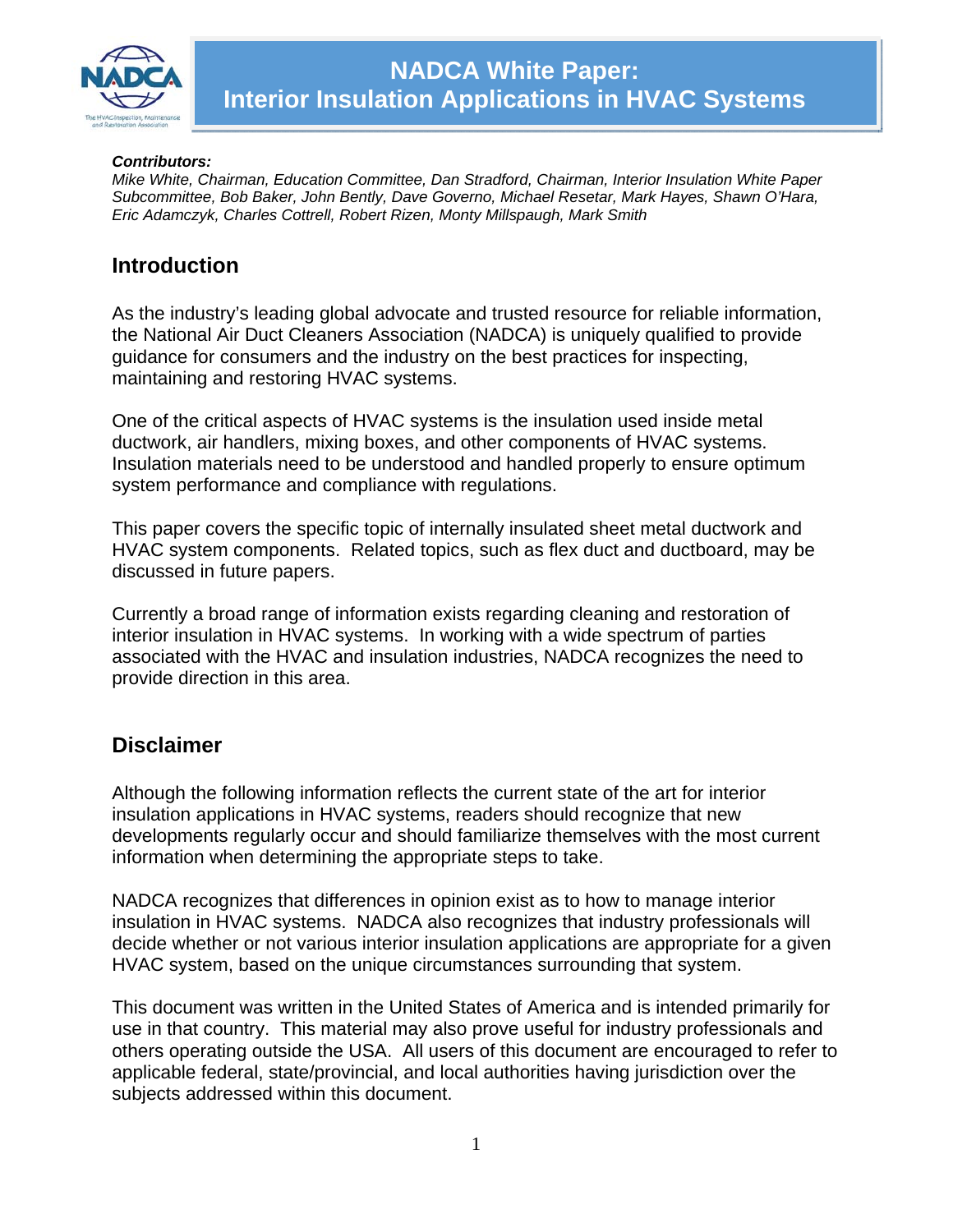## **Technical Aspects of Interior Insulation**

Heating and cooling an indoor space with an HVAC system requires costly energy consumption.

One method of reducing these costs is to insulate metal ducts and air handlers. Insulating materials are placed on the outside or inside to reduce the transfer of heat through the walls of the HVAC system.

Without insulation, a process called *conduction* occurs. Heat is conducted through the metal walls of the system. If the system is cooling, the temperature of the cool air will rise as it goes through the air handler and ductwork because the heat outside the ductwork will conduct through the metal and warm the cool air. This warming effect will cause the unit to stay on longer, using more energy as it tries to cool the building to the desired temperature.

If the system is warming and no insulation exists, the heat will conduct through the metal walls to outside the system, once again requiring more energy consumption to achieve the chosen temperature.

Insulation dramatically reduces conduction, allowing air that is heated or cooled at the air handler to better maintain its temperature as it travels through the duct system.

Insulation is typically made of material that is a poor heat conductor. These include fiberglass, rubber, cotton, polyester, plastic and other materials. It also commonly is filled with air pockets which further reduce the conduction of heat through the material. Insulation that is flattened or compressed – reducing the thickness and air pockets – will be less effective, that is, it will conduct more heat than if it is left in its non-compressed state.

Insulation used inside an HVAC system is known as "liner" or "interior insulation." Ductwork with interior insulation is often referred to as "lined ductwork."

As of this writing, the most common material used in new lined HVAC systems is fiberglass. However, other materials are used as well. Sometimes fiberglass or other liner in a system needs to be replaced or repaired. In this case, a variety of materials are sometimes used.

#### Insulation Standards and Regulatory Requirements

Interior HVAC insulation must meet specific regulatory requirements and industry standards. A number of organizations have published guidelines, standards, or codes governing its use.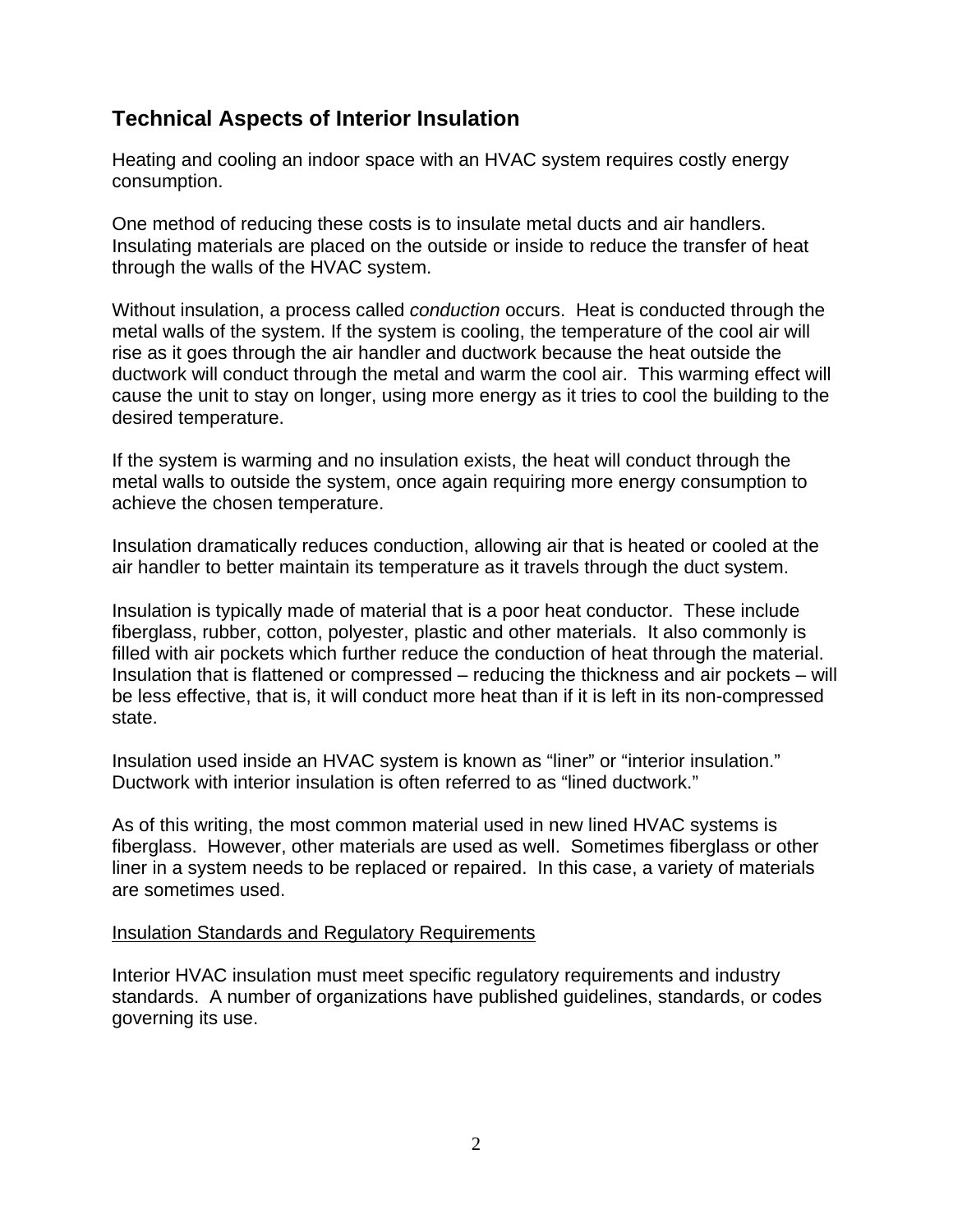These organizations include:

- ASHRAE, formerly known as the American Society of Heating, Refrigerating, and Air Conditioning Engineers.
- SMACNA, the Sheet Metal and Air Conditioning Contractors' National Association.
- NAIMA, the North American Insulation Manufacturers Association
- NFPA, the National Fire Protection Association
- ASTM, formerly known as the American Society for Testing and Material
- IMC, the International Mechanical Code
- UMC, the Universal Mechanical Code
- IECC, International Energy Conservation Code
- EPA, Environmental Protection Agency
- UL, Underwriters Laboratories
- NADCA

Using materials that fail to comply with regulatory requirements or industry standards increases the risk of equipment failure and legal liability. Products advertised by the manufacturer for use in HVAC interiors should be in compliance with regulations and standards.

Standards include:

- ASTM C 1071, *Standard Specification for Fibrous Glass Duct Lining Insulation (Thermal and Sound Absorbing Material).*
- ASTM C 1338, *Standard Test Method for Determining Fungi Resistance of Insulation Materials and Facings*.
- ASTM C 916, *Standard Specification for Adhesives for Duct Thermal Insulation*. Note: This includes data on adhesives used to coat exposed edges of insulation, such as when access holes are cut.
- ASHRAE 62.1, *Ventilation for Acceptable Air Quality*, requiring that materials with surfaces in airstreams have documented resistance to microbial growth and erosion.
- NFPA 90A *Standard for the Installation of Air-Conditioning and Ventilating Systems* – and 90B – *Standard for the Installation of Warm Air Heating and Air-Conditioning Systems*, minimizing fire risks and setting thresholds for limiting flammability and smoke generation.

The International Mechanical Code and other building codes include further requirements that must be met by insulation manufacturers and installers.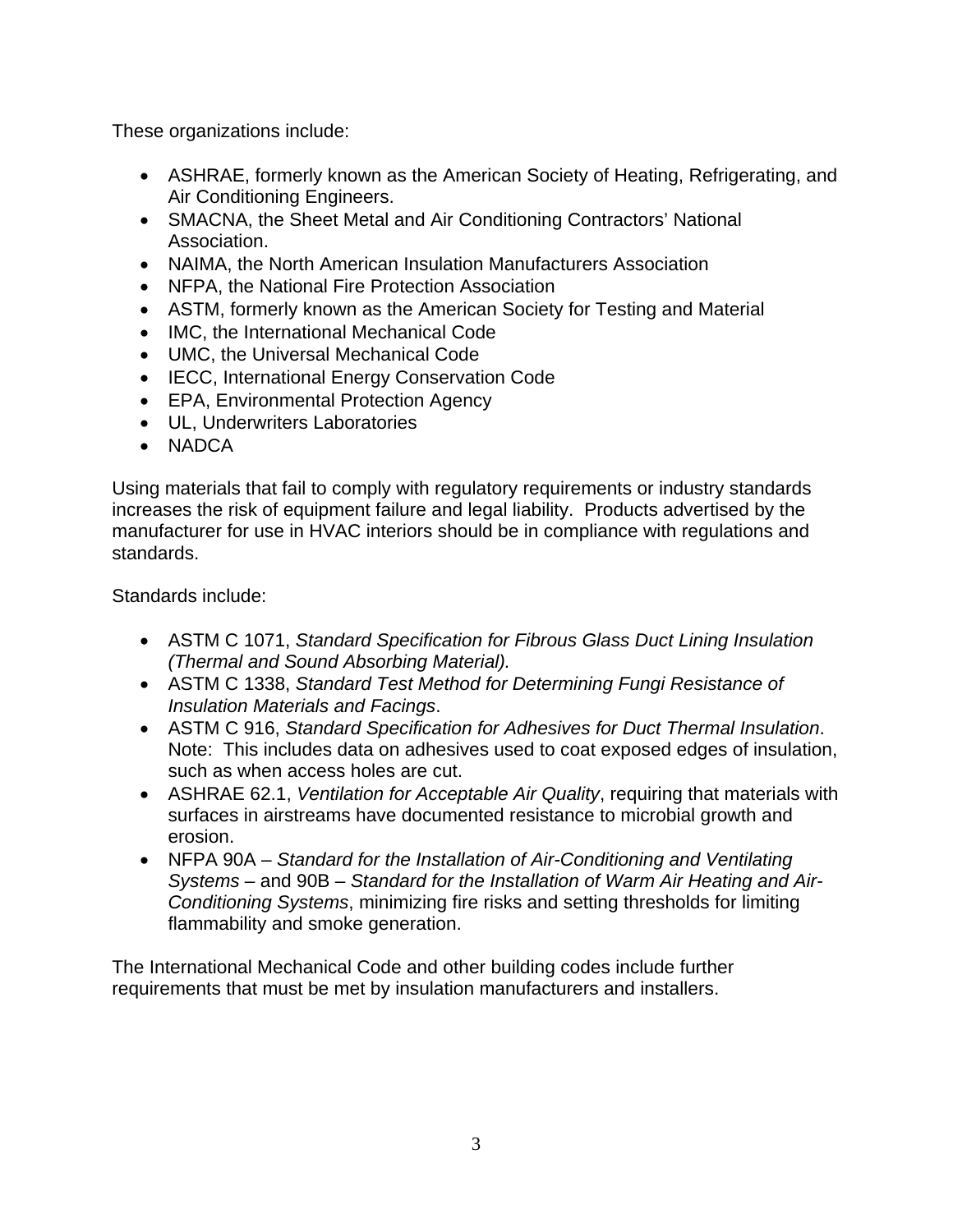#### R-Values

The ability of an insulating material to resist heat transfer is known as its thermal resistance or R-value. As a material's R-value number increases, the thermal resistance becomes greater. Thus, a material with an R-value of 10 will permit less heat loss than a material with an R-value of 1.

A typical R-value for 1" insulation is 4.2. This will vary depending on the material. Rvalue increases with the thickness of the material.

Internationally, R-values are converted to a metric value and the converted number is called the RSI (R-value Systeme International).

ASHRAE, fire codes and building codes help set the standards for minimum R-values for the insulation that is to be used in ductwork and air handlers.

When insulation is replaced in a system, it must meet or exceed the required R-values for that system. Additionally, changes in building codes or other governing regulations may have occurred since the original insulation was installed, so it cannot be assumed that matching the original R-value will be sufficient. Current regulations must be followed.

#### Sound Attenuation

A primary reason for HVAC insulation to be used in sheet metal ductwork and HVAC components is for its sound absorption characteristics. This is known as sound attenuation.

Just as air pockets reduce heat transfer, they do the same with sound. The sound of the fan running, wind noises from air turbulence in an HVAC system, and sound transfer between rooms can be absorbed to a great degree by some insulation materials.

Sound attenuation is measured, not in R-value, but by Noise Reduction Coefficient (NRC) with a range from zero to one.

When replacing or repairing interior insulation in an HVAC system, attention must be paid to matching or exceeding the NRC values of the original insulation. Regional regulations may require that new insulation meet current codes.

#### **Weight**

In some applications, the weight of the liner may be a factor in determining which type of liner to use.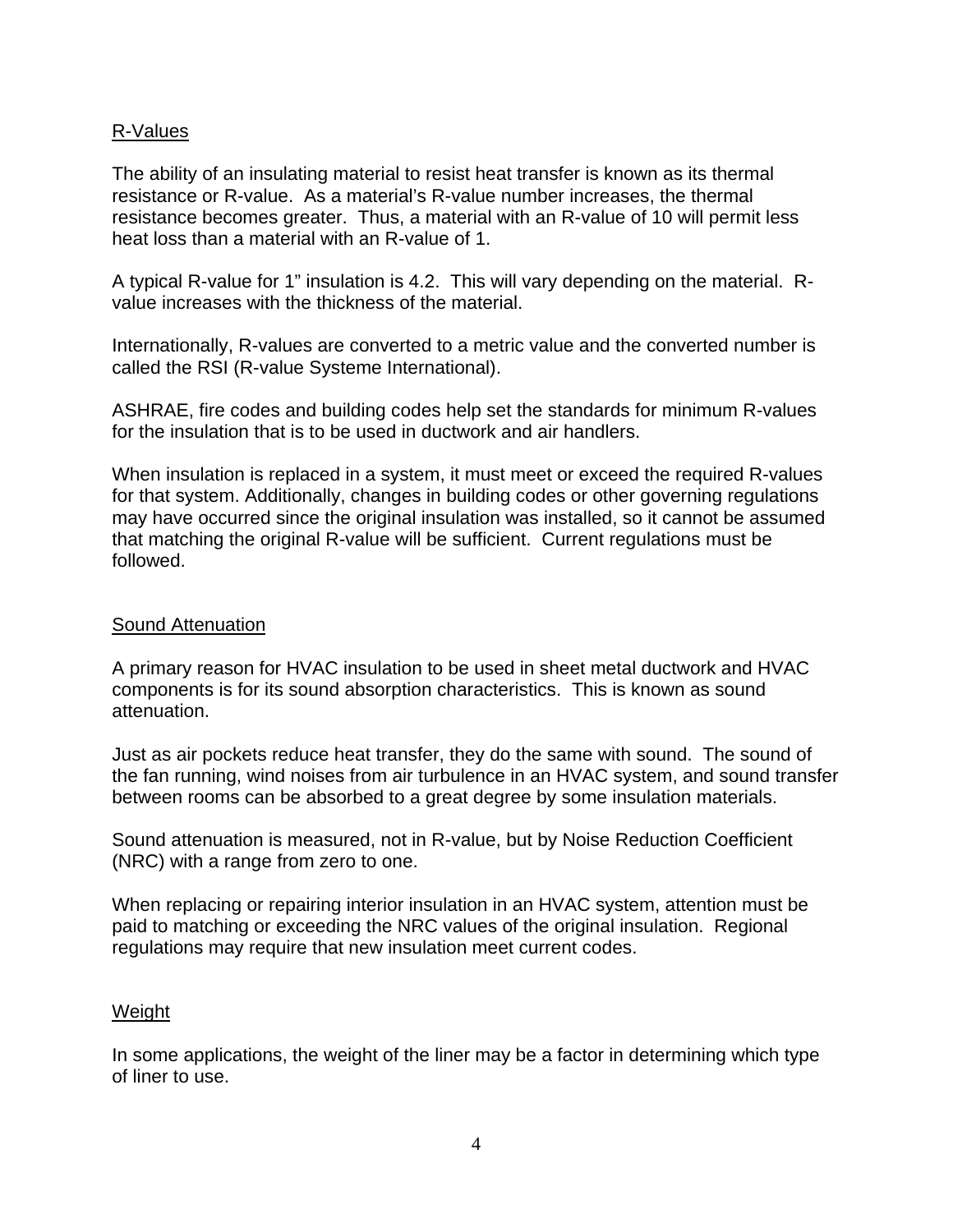#### Microbial Growth

Interior insulation materials for HVAC systems and their adhesives are typically inorganic and usually do not support or act as nutrient for microbial growth. Some materials may additionally be chemically treated to resist microbial growth.

#### Cost

While cost is usually a factor when determining the type of liner used, issues such as operating conditions, acoustic needs, or safety concerns may indicate that a more costly material is preferred. Also, although fiberglass liner is the least expensive per square foot, other cost factors such as thermal protection and durability are also considered when determining overall or long-term expense.

Lined ductwork can save the cost of adding exterior insulation at the job site so this may be a factor in selecting it for an HVAC system.

#### Preventive Maintenance

The manner in which an HVAC system is used has a direct impact on the life of the liner. Operation of any HVAC system includes preventive maintenance which should follow certain basic principles, regardless of the type of liner used. These include:

1. Operating within system design operating temperatures and air velocities.

2. Maintaining filtration equipment in good, clean condition throughout the system, and following manufacturers' recommendations for maintenance, cleaning, and replacement.

3. Controlling condensation and other sources of moisture to prevent the duct liner from becoming wet. The system should be operated and maintained to avoid moisture carryover from humidifiers and/or coils by the air stream into the duct system. Condensate drains must be inspected to assure proper operation.

4. For information on wet fiberglass liner, see Fiberglass section below. Rubber, plastic, or polyester duct liner materials that have become wet must be dried before returning to service in order to restore thermal and acoustical performance levels and reduce the risk of microbial growth. If the material has become contaminated with microbial growth or polluted liquid, such as flood water or gray water, it must be removed and replaced. The source of the moisture must be identified and eliminated prior to replacement of the liner. In severe situations, such as sewage contamination, the ductwork may need to be replaced.

5. Per SMACNA guidelines, duct liner shall not be used in applications where moisture would collect in the duct.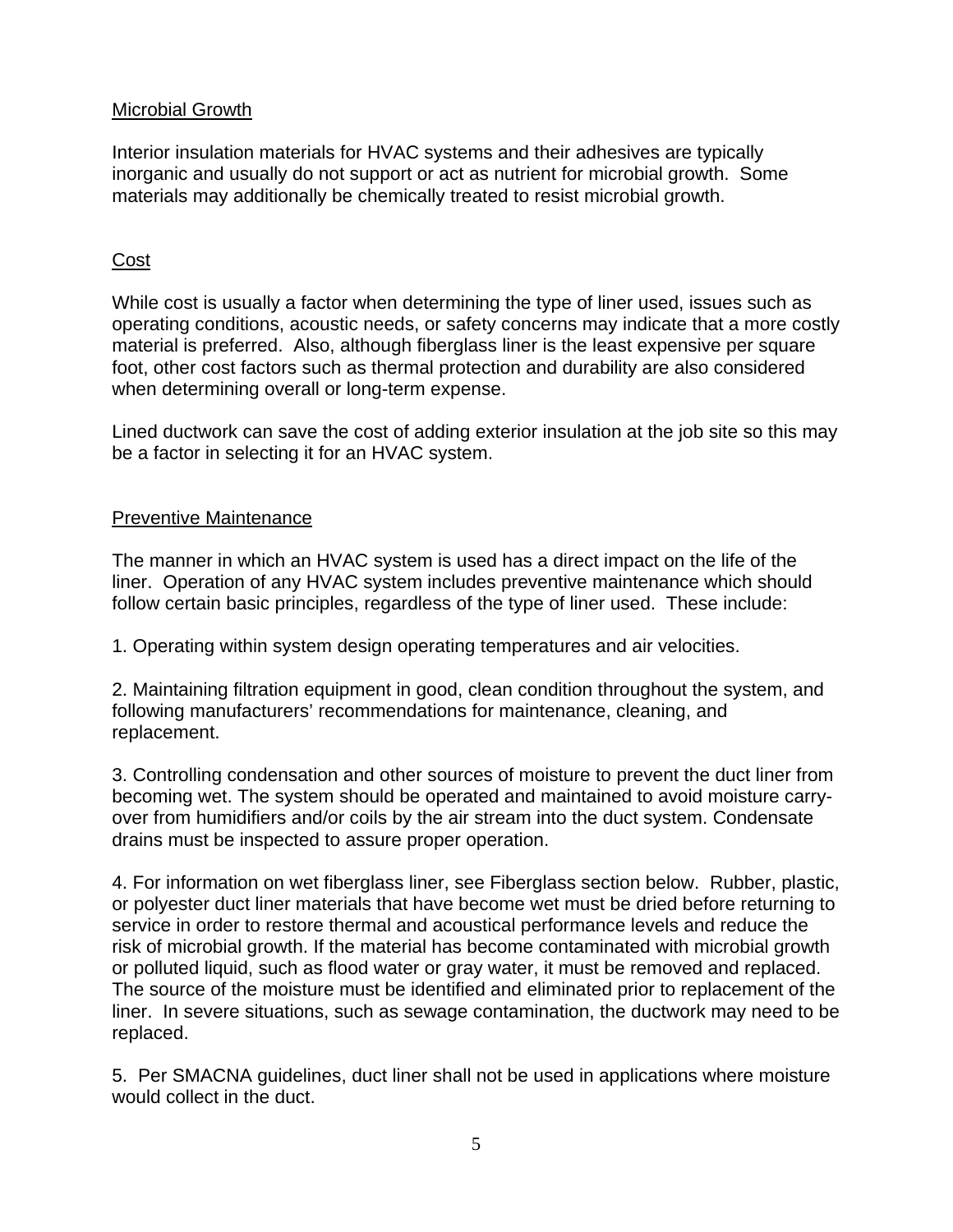#### Fire and Water Damage

All insulation materials can be made unusable by fire, smoke and soot. Water or liquid infiltration may or may not make the material unusable (see No. 4 above), depending on the material, water source, and degree of damage.

#### When to Replace

A liner should be replaced if it cannot be restored to:

- Meet the thermal and acoustical needs of the system
- Withstand the physical forces of the HVAC airstream over the long term
- Meet the indoor air quality standards expected

#### Installing Insulation

Duct liner is installed with liner adhesives and mechanical liner fastener pins in accordance with the latest version of SMACNA HVAC Duct Construction Standards (HVAC DCS). See Figure 1 from NAIMA, which applies to fiberglass and most liner materials.

Duct linings must be interrupted at fire dampers (to avoid adverse effects on damper operation) and at heat sources (to meet minimum clearances specified in an equipment listing).



(Acknowledge NAIMA for the image)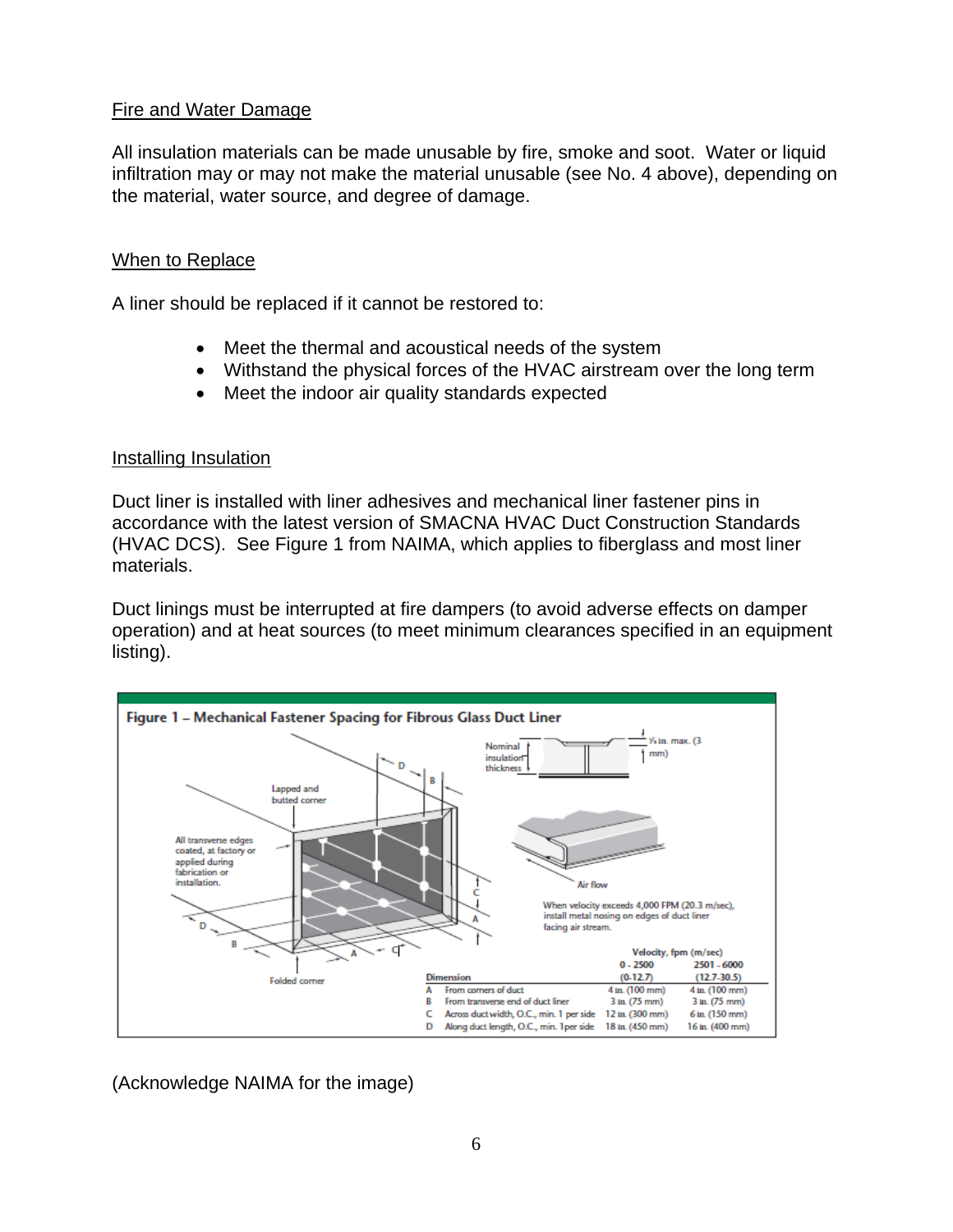#### Installation of Duct Access Doors and Panels in Lined Ducts

When duct access doors or duct access panels are provided in openings of lined metal ducts, they shall be insulated. Access door and panel construction shall be in conformance with the latest version of SMACNA HVAC Duct Construction Standards, Metal and Flexible.

Options and general installation procedures:

- Locate, measure and cut the opening in the metal wall of the duct. Next, using a cutting instrument, reach through the cut duct wall and cut the duct liner free from the duct and remove the "patch" of metal with insulation attached.
- If using factory fabricated access doors, use insulated type. Install per manufacturer's installation instructions. A continuous gasket shall be provided between the access door and duct wall to effectively seal.
- If using fabricated sheet metal access panels, the sheet metal gage shall be no less than the duct gage and the panel shall be sized 1 ½ in. larger (width and height) than the cut duct opening. Liner shall be installed with the use of liner adhesive and liner fastener pins. A continuous gasket shall be provided between the access panel and duct wall to effectively seal. Fasten the access panel to the duct with #10 screws at 8 in. maximum spacing.
- If the removed "patch" is to be reused, combine with a cut sheet metal piece (min. duct gage thickness) sized 1  $\frac{1}{2}$  in. larger (width and height) than the "patch". Center the new sheet metal piece over the non-insulated side of the "patch" and fasten the two pieces together with #10 screws at 8 in. maximum spacing. Fasten the access panel to the duct with #10 screws at 8 in. maximum spacing. A continuous gasket shall be provided between the access panel and the duct wall to effectively seal.
- To prevent insulation fibers from separating, apply adhesive to all exposed edges of duct liner at access panels and at the cut duct opening. This is not required at the cut duct opening if access doors are installed using sheet metal installation tabs (aka dovetail tabs).

Mechanical access doors shall not be installed in the following locations:

- Where ductwork internal or external reinforcements or stiffeners are located.
- At ductwork transverse or longitudinal joints and seams. Maintain 4 inches clearance where possible.
- Within 4 inches of ductwork end panels or caps.
- Within 4 inches of ductwork accessories or specialties. Accessories can include turning vanes, splitter vanes, volume dampers, coils, duct mounted controls and sensors, etc.
- Where ductwork hangers or supports are located. Specifically, ductwork hanger and support upper attachments, hangers, lower attachments and riser supports, etc., shall not be modified or removed.
- At casings or housings of factory or built- up equipment.
- Outdoors without mechanical and/or weather protection.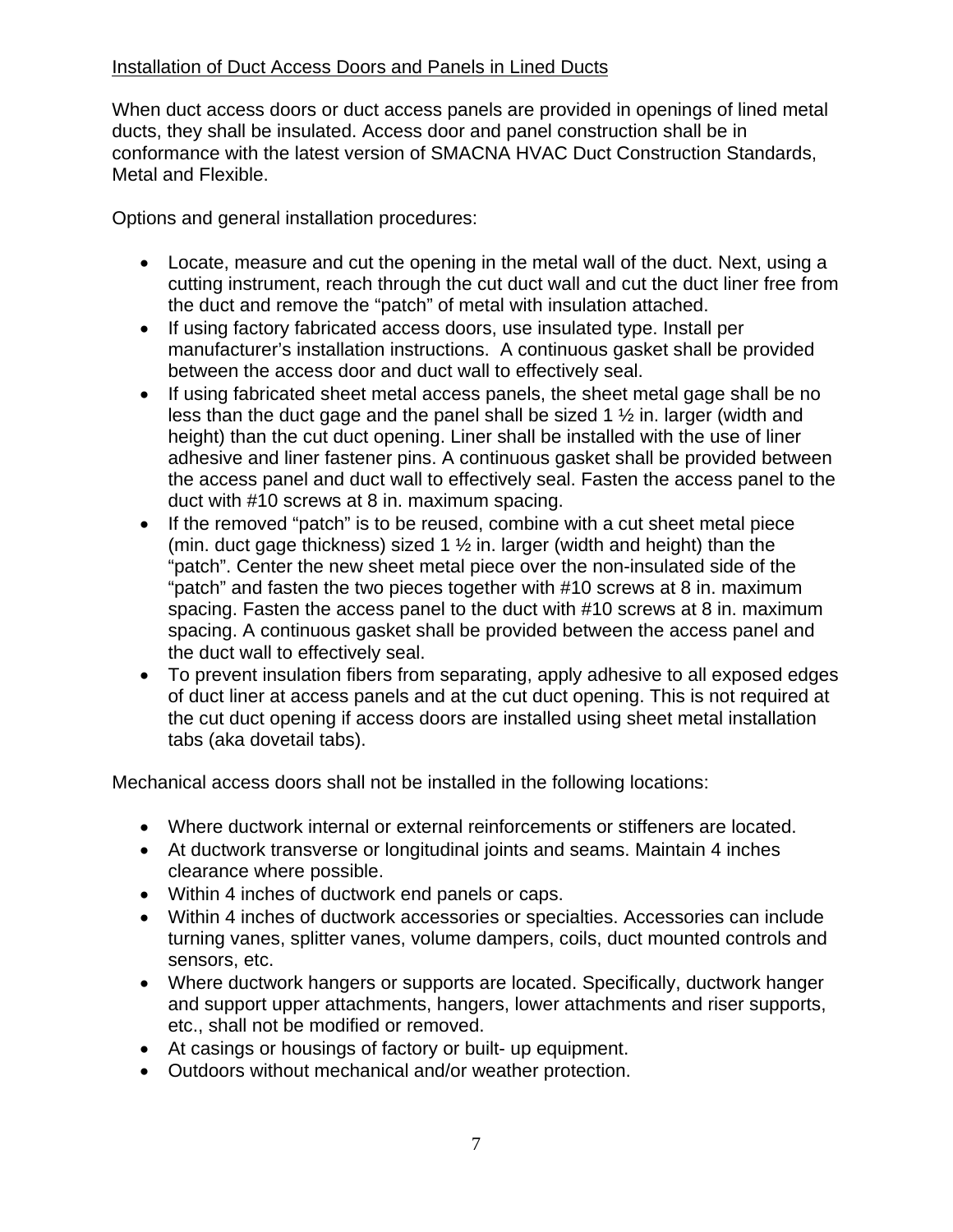# **Types of Interior Insulation**

## **Fiberglass**

### **Description**

Fiber (or fibrous) glass duct liner insulations are manufactured from glass fibers bonded with resin. They hold their shape, resist abuse, and provide a cleanable, fire-resistant interior surface designed to minimize air friction loss. The interior air surface treatment may be in the form of a coating and/or an erosion-resistant covering known as a mat facing. Two forms of duct liner are available.

- **Type I Flexible blankets**, supplied in roll form; thicknesses of 1⁄2 to 2 in. (13 mm to 51 mm) in 1⁄2 in. (13 mm) increments.
- **Type II Rigid boards**, used when denser insulation is specified, supplied in sheet form; thicknesses of 1 to 2 in. (25 mm to 51 mm) in 1⁄2 in. (13 mm) increments.

### **Applications and Features**

- Thermal: Specified R-values will be met when installed in accordance with manufacturers' instructions.
- Acoustic: Duct liner helps to attenuate noise generated by central air handling equipment, air movement within the ducts, and occupant cross-talk. Fiberglass has generally better acoustic-attenuating properties than other duct lining materials.
- Surface: Fibrous glass duct liner has a mat-faced and/or coated surface that minimizes air friction loss while enabling the insulation to withstand the duct cleaning process when NAIMA recommendations are followed.
- May have an antimicrobial additive

### **Fabrication of Lined Ductwork and Installation**

For additional information on fabrication, operation, and maintenance, see the NAIMA Fibrous Glass Duct Liner Standard, and SMACNA HVAC Duct Construction Standards.

### **Causes of Material Degradation**

Any failure to follow Preventive Maintenance practices 1to 5 stated earlier in the "Technical Aspects of Interior Insulation" section of this document could result in material degradation.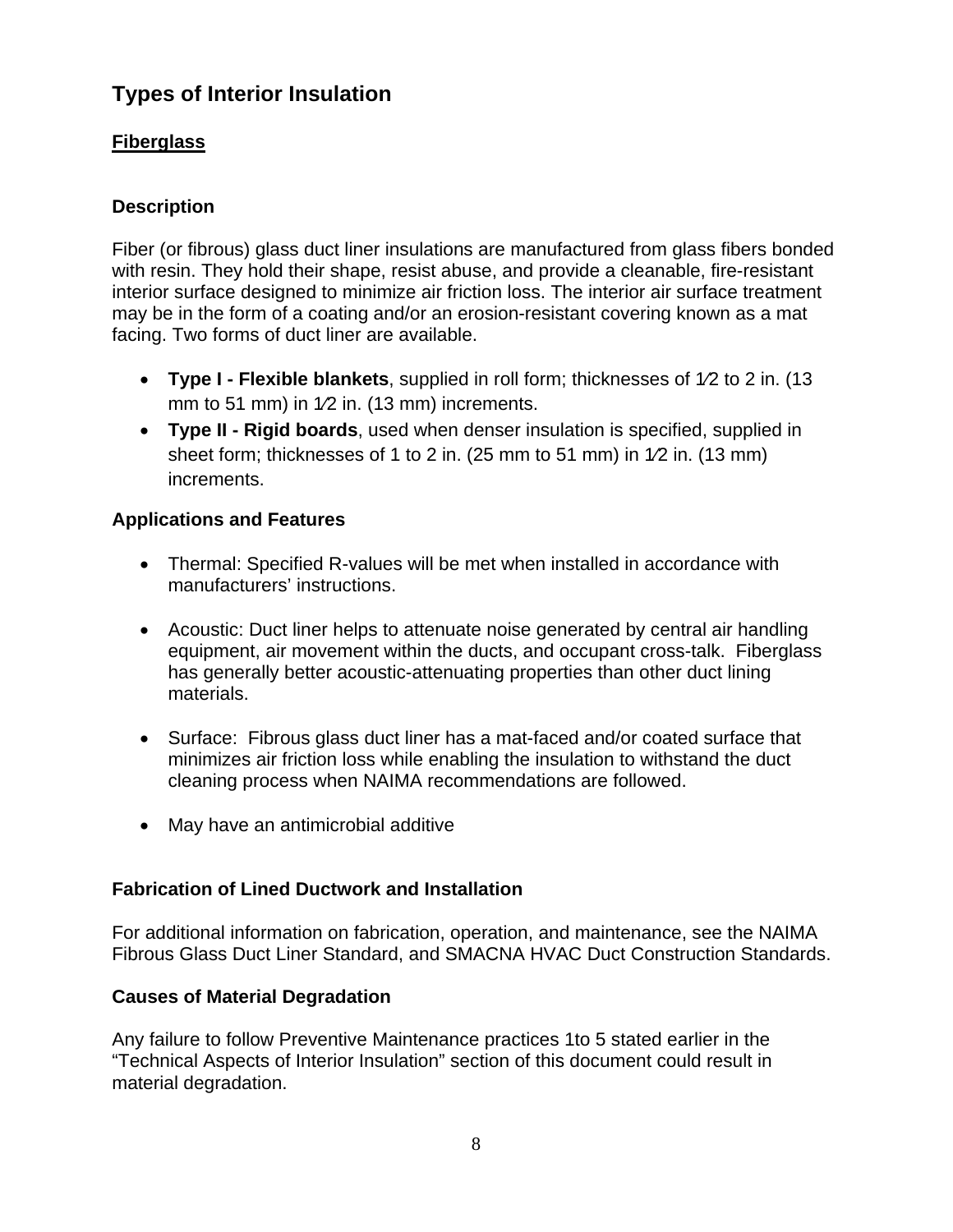#### **Repair or Replacement**

Fiberglass is the most common liner that has been used in HVAC systems for decades. As technology has improved, liner facings have become more resistive to erosion, but in some systems, particularly older ones, depending on conditions, liner facing may become brittle and flake off, requiring repair or replacement. Additionally, small cuts, tears, or abrasions may need repair.

Small repairs can be made with fire retardant adhesive designed for this purpose. More extensive repairs may require a coating designed for interior HVAC insulation.

For wet fiberglass, NAIMA Standard AH-122 states:

"NAIMA recommends that fibrous glass insulations that have become wet in service should be removed and replaced to reduce the risk of mold growth and to restore design thermal and acoustical performance levels. These insulations may be very difficult to dry under normal operating conditions."1

#### **NAIMA Recommendations for Fibrous Glass Duct Liner Removal and Repair**

These general guidelines are provided for technicians considering removing and/or replacing fibrous glass duct liner. Because there are many possible situations one may encounter when removing and replacing fibrous glass duct liner (FGDL) materials this guidance is only a list of issues to consider when performing this task and may not address all the issues one may encounter:

1. Because the materials are attached to the inside of the duct with mechanical pins and adhesive, removal and replacement may be labor-intensive and costly. Therefore it may be more cost-effective to replace the entire duct with new lined duct. This will likely depend on the amount of FGDL being repaired and/or replaced.

2. If the decision is made to remove and replace the FGDL, be sure to follow NAIMA's recommended work practices when working with these materials. Removal may generate airborne or loose particles so the technician should consider using recommended work practices for improved ventilation.

3. Consider using heavy wire cutters to remove the mechanical fasteners or another option is to use pliers to grasp the washer and twist the fastener loose.

4. After the fasteners are removed, the next step will be to remove the FGDL. Depending on the quality of the adhesive and installation this could vary from an easy job of pulling the liner out in sheets to a very difficult job of scraping the old material from the entire interior surface. Note: NAIMA recommends replacing the FGDL as the interior of the duct must meet the mechanical code requirements which include flame spread and smoke developed index requirements. This testing would be impractical to do for metal duct with varying amounts of residual material left on the interior of the duct.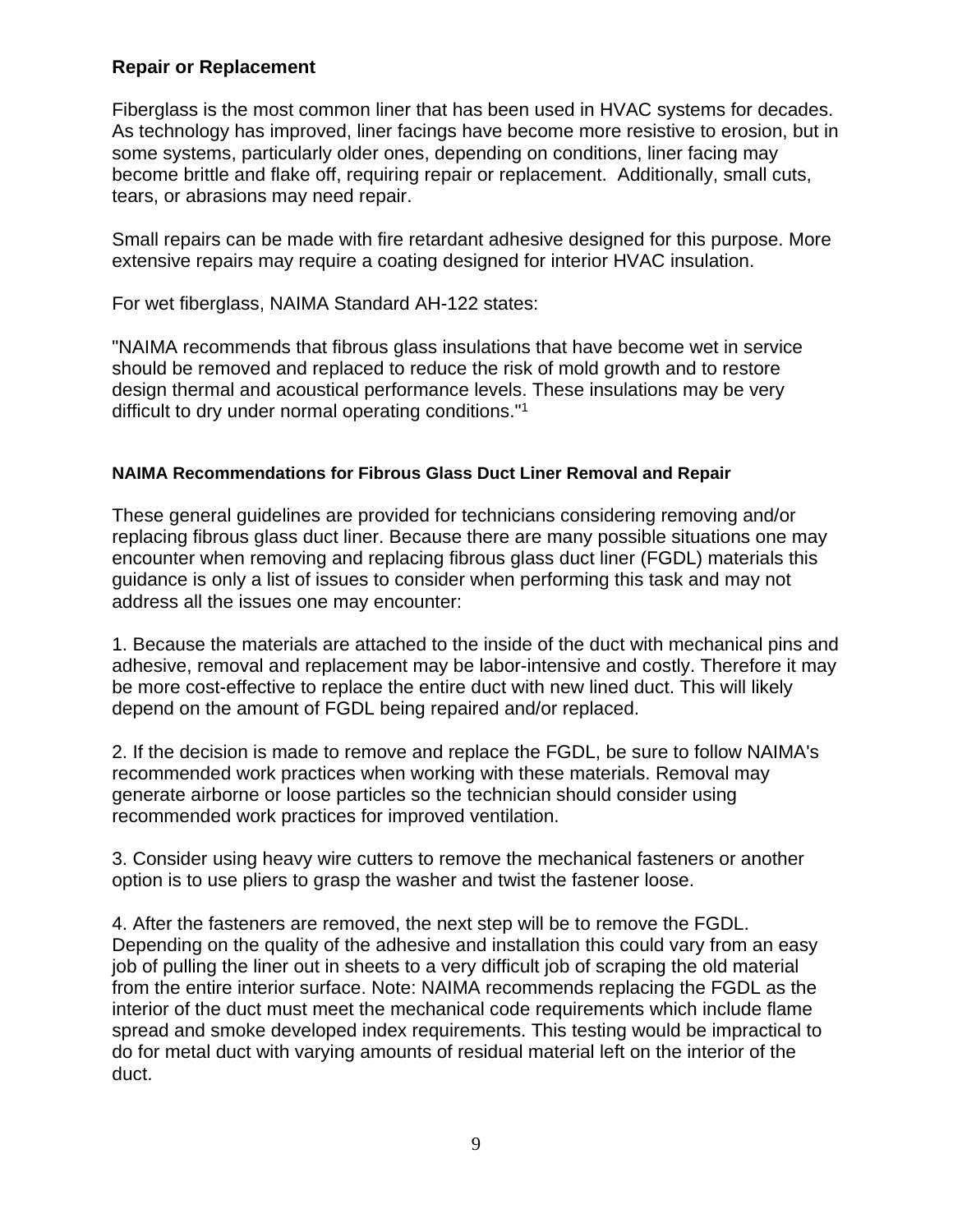5. The next step will be to prepare the interior duct surface so it is clean and the new FGDL can be properly attached with adhesive and pinned. Refer to the adhesive manufacturer's instructions for guidance on surface preparation.

6. Finally, install the new duct liner materials in accordance with NAIMA's Fibrous Glass Duct Liner Standard (AH124).

### **Safety**

Fiberglass is a potential mechanical irritant to the upper respiratory tract, eyes, nose, throat and skin.

The United States Occupation Safety and Health Administration (OSHA) states, "Mineral fibers [including fibrous glass] are currently only regulated as nuisance dust."2 Accepted exposure limits are available from OSHA.

NAIMA recommends the following safety practices:

- 1. Minimize fiberglass dust generation.
- 2. Maintain adequate ventilation.
- 3. Wear appropriate clothing and personal protective equipment.

For more extensive safety instructions, visit the NAIMA web site.<sup>3</sup>

### **Elastomeric (Rubber)**

Closed cell insulation – also called "foam" - has foam cells or bubbles with intact membranes that encapsulate air and reduce or eliminate passageways for airflow. An elastomeric is a material with the elastic properties of natural rubber. Elastomeric closed cell insulation is a rubber-based product used to insulate pipe and ducts. It is available in sheet or prefabricated tube form. When using elastomeric insulation in HVAC applications, it is necessary to use products designed for use in HVAC systems.

### **Applications and Features**

Two forms of elastomeric insulation are used in the interior of ducts. Both products have a smooth skin which will not trap dirt and dust, making them easy to clean. One is a non-closed-cell product used in manufacturing lined ductwork. It is conformable to the duct interior and will tolerate 90-degree bending. It is used in manufactured lined ductwork and will absorb liquids.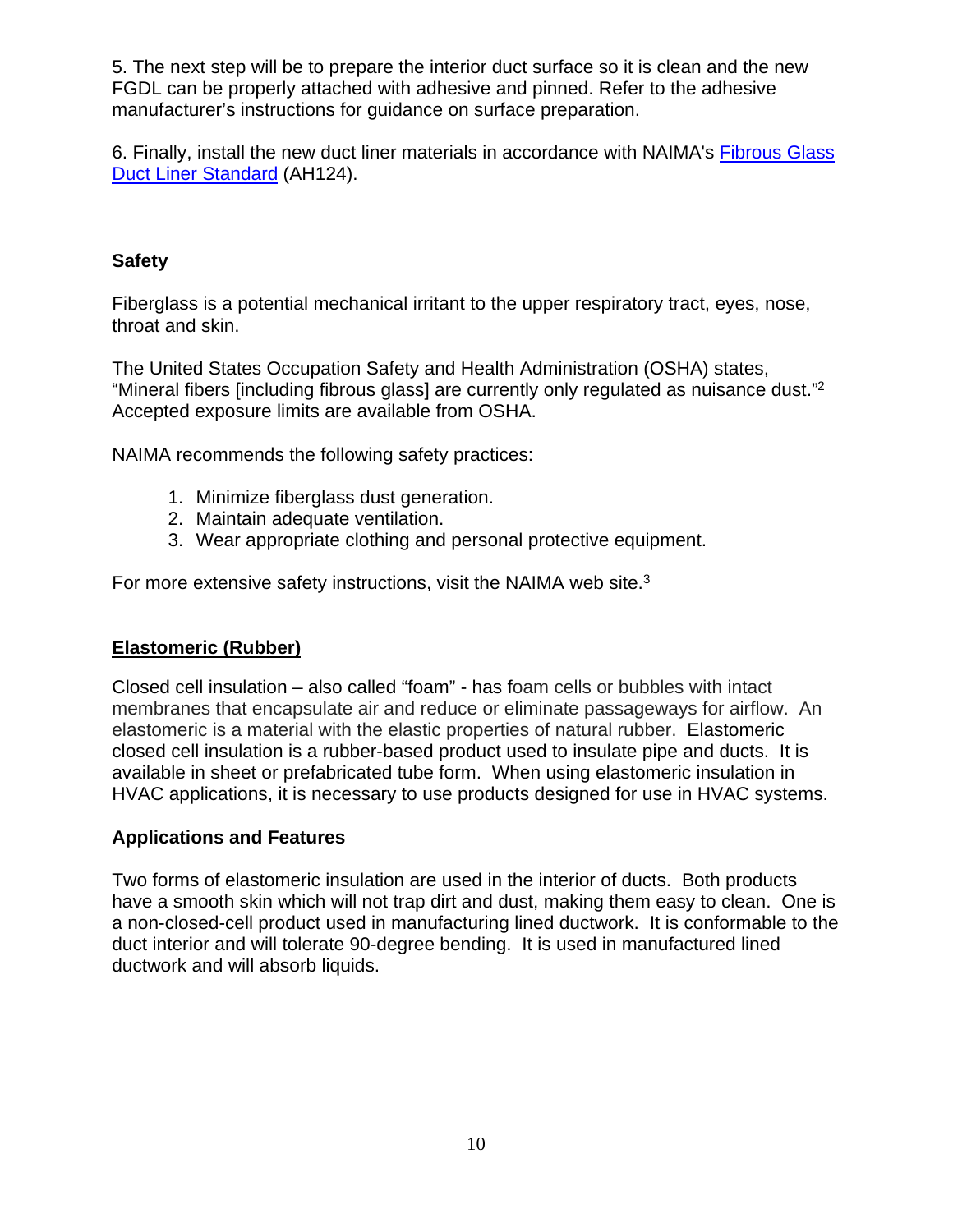The second product:

- Has closed cells
- Comes in rolls of sheets
- Is installed in flat sections
- Is used in new or existing ductwork
- Has a very low WVT (water vapor transmission amount of water that can go through the product)
- Does not particulate over time in the airstream, according to manufacturers, unless exposed to factors that can cause degradation (see below)
- Weighs approximately twice as much as fiberglass liner

Some elastomeric foam is manufactured with an antimicrobial additive which will help prevent mold growth.

### **Causes of Material Degradation**

Both types of elastomeric insulation will likely last the life of the system and retain their thermal integrity over time unless they are:

- Installed improperly
- Directly exposed to UV light or pool chorine
- Mechanically scraped or cut
- Exposed to heat in excess of 180 degrees for a long period of time

### **Installation and Removal**

Closed cell elastomeric insulation, sometimes referred to as elastomeric foam, is installed using simple straight knives and adhesives or is available with a self-adhering backing with a removable plastic sheeting. Pins are required according to SMACNA guidelines but are not always required by the manufacturer.

Remove existing interior insulation by peeling sheets off and razor scraping if necessary. If necessary, remove insulation remnants and glue residue with a grinding wire wheel and bag debris.

Non-closed-cell elastomeric insulation is only installed by the manufacturer of the lined duct.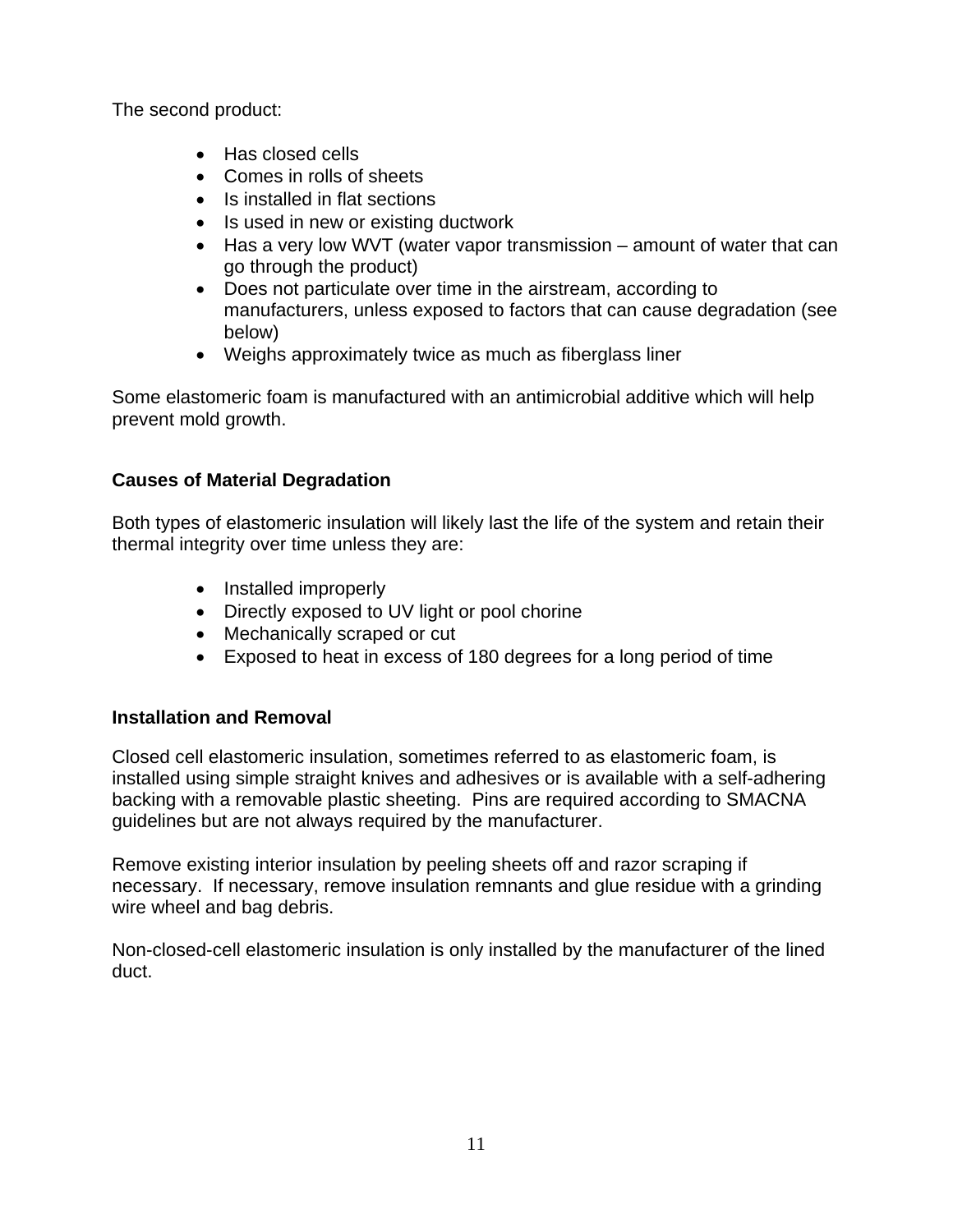### **Safety**

According to the manufacturer, elastomeric insulation does not flake, break apart, or offgas during installation so no special breathing or other safety equipment is needed when installing elastomeric foam.

Adhesives may require adequate ventilation or other safety procedures as outlined in safety data sheets.

### **Cutting Access Holes**

Because of the cellular nature of elastomeric liner, the manufacturer does not require adhesive on exposed edges because no particles are released from the cut section.

### **Repair or Replacement**

The material normally only needs replacing if has been structurally damaged by abrasion or similar mechanical means, but repair can be done using an adhesive designed for the product. Non-closed cell elastomeric liner should be repaired or replaced in a similar manner to fiberglass.

Cleaning with standard soft bristle brushes will not damage the foam.

### **Polyolefin (Plastic) Closed Cell Insulation**

Polyolefin is a category of plastics. When manufactured with closed cells, similar to elastomeric, it is used as insulator.

### **Applications and Features**

- Low thermal conductivity and a very low water vapor transmission rate
- Chemical-resistant properties
- Lightweight and flexible
- Smooth air stream side
- Does not particulate in the air stream
- Most formulations are UV-resistant though not UV-proof

### **Causes of Material Degradation**

- Severe UV exposure
- Improper installation
- Mechanical cutting or scraping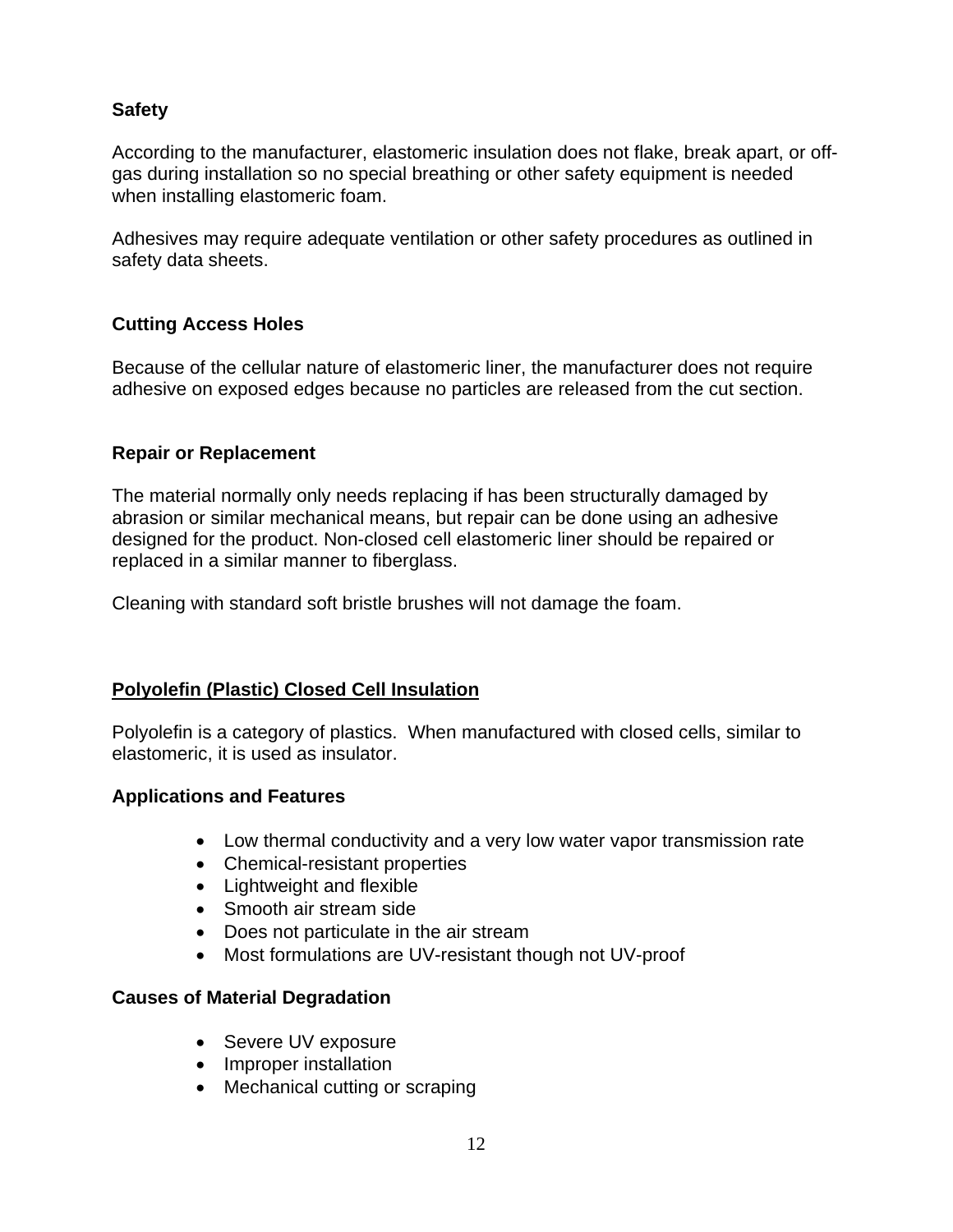### **Removal, Installation and Adhesion**

Remove by peeling polyolefin sheets off and razor scraping as needed. If necessary, remove insulation remnants and glue residue with a grinding wire wheel and bag.

Install using the manufacturer's recommended solvent-based contact adhesive with a roller, brush or sprayer with appropriate ventilation and safety measures.

Polyolefin sheet must be adhered to the duct using mechanical pins/fasteners in addition to adhesive.

#### **Repair or Replacement**

Polyolefin liner cannot be repaired. Liner that is compromised must be replaced.

#### **Safety:**

- Non-irritating to skin
- Dust may cause irritation to the nose, throat and lungs
- Fumes/vapors generated during hot-wire cutting may cause respiratory irritation. According to the manufacturer, concentrations of the isobutane agent incidental to proper handling of the product are expected to be well below the American Conference of Governmental and Industrial Hygienists (ACGIH) recommended exposure limit of 800 ppm. For exposures above 800 ppm, take into consideration the type of application, environmental concentrations and materials being used concurrently when selecting a respirator. Observe OSHA regulations for respirator use (29 CFR 1910.134). Take any other safety precautions.
- Standard job site PPE for handling
- Eye Protection: Wear tight fitting safety goggles if there is a potential for exposure to flying particles.

#### **Polyester**

Esters are chemical compounds that make up naturally-occurring fats and oils, including butter. Polyester is a synthetic compound composed mostly of esters. It is frequently used in the form of thread that has multiple uses, including the manufacture of fabrics and insulation.

When used as an HVAC insulation, polyester is woven or webbed into a blanket and can be bonded to a foil facing, similar to fiberglass liner construction.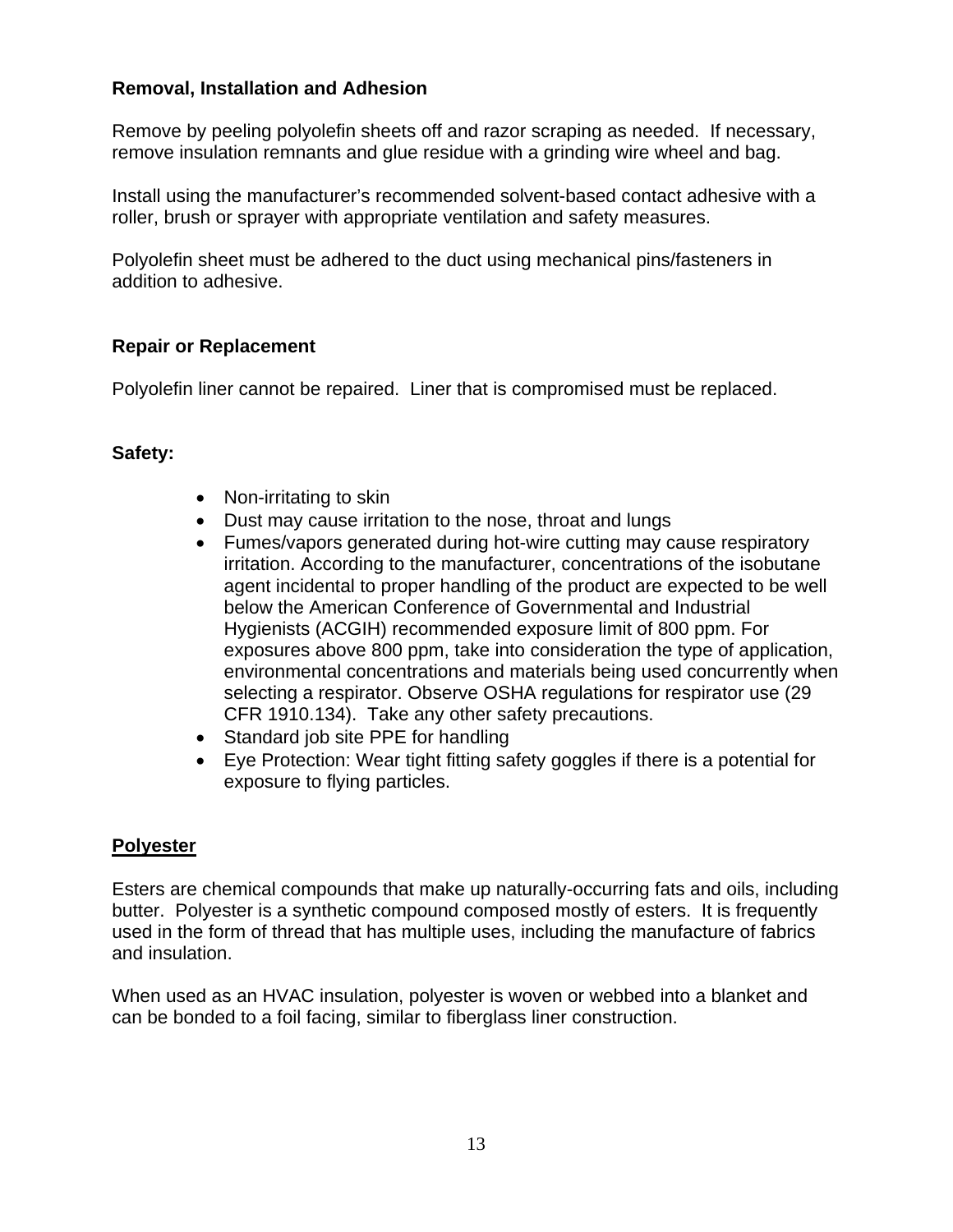### **Applications and Features**

The following are typical features. They may vary with different manufacturers.

- High Noise Reduction Coefficient (NRC) value, similar to or greater than fiberglass
- Similar weight to fiberglass
- As of this writing, typically costs more than fiberglass and less than elastomeric
- Generally non-irritating to skin
- Weighs less than elastomeric

#### **Installation and Removal**

A polyester liner should be replaced if:

- The facing shows degradation from wetting
- There is product degradation due to improper installation
- There is visible degradation, rips, tears, or separation of layers
- It shows any sign of mold or other microbial growth

Remove existing polyester liner by razor scraping. Bag debris.

Liner is installed using common duct liner installation methods and materials. Insulation should be applied using a water or solvent-based duct liner adhesive and pinned with metal fasteners in accordance with *SMACNA HVAC Duct Construction Standards, Metal and Flexible*.

### **Safety**

No special requirements are needed; use standard PPE (personal protective equipment) for handling. Although dust exposure is unlikely with this product, any dust that is generated should be avoided.

### **Cutting Access Holes**

To install access doors, follow the same procedures used for fiberglass liner.

Polyester liner can be repaired with coatings in a manner similar to fiberglass. It typically has a foil facing that can be repaired with FSK tape.

### **Causes of Degradation**

Water and any event that damages the foil facing may degrade polyester liner.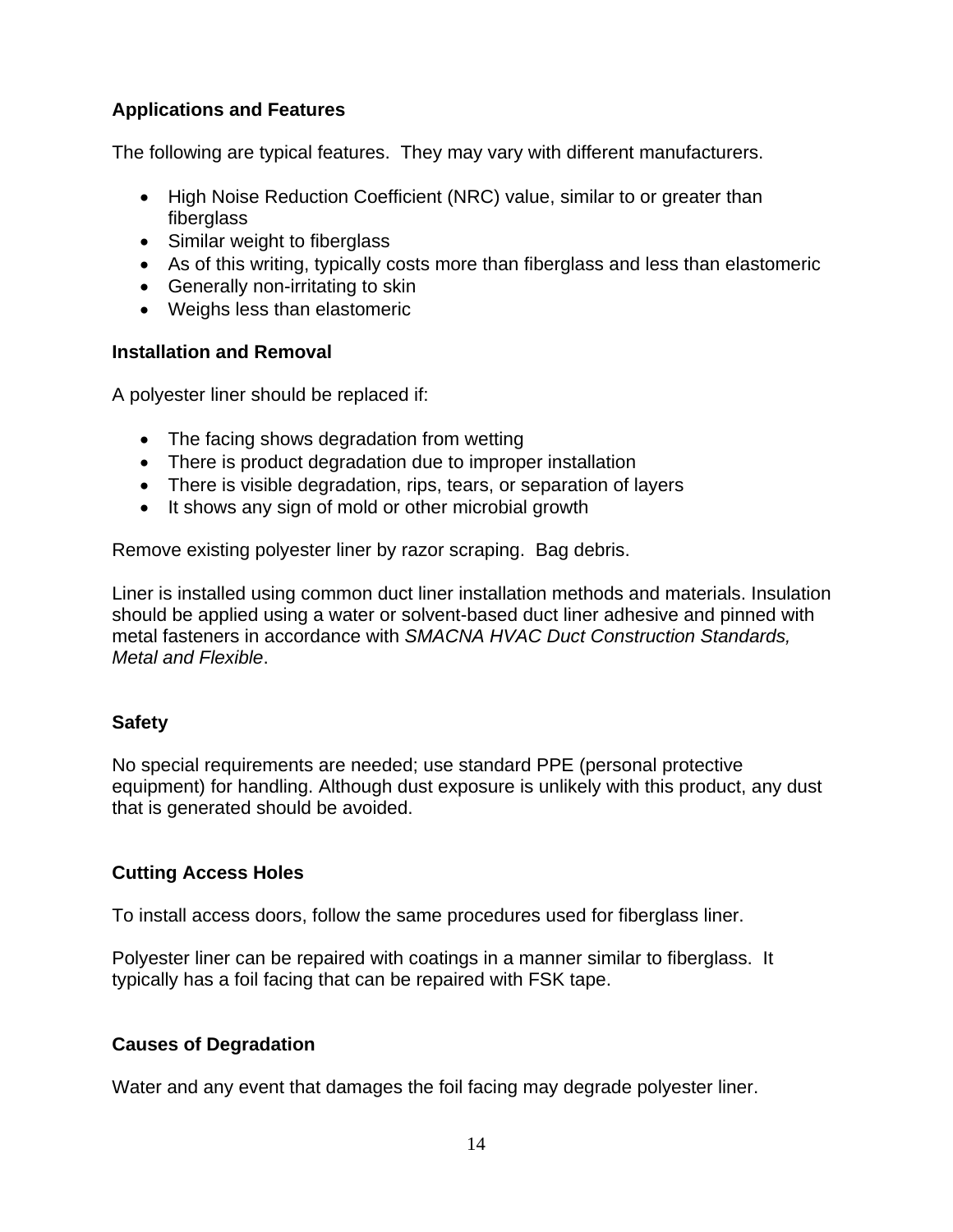### **Asbestos**

Asbestos-containing materials are no longer used for interior insulation but may be found in older HVAC systems. These should be dealt with in accordance with local, state, and federal laws governing asbestos handling and removal.

#### **Reflective**

Reflective insulation is made of material similar to plastic bubble wrap. It has a facing of foil or metallized polyester. Some contractors have used reflective insulation on the interior of HVAC systems as a liner or as a covering over existing damaged liner.

However, as of this writing, reflective insulation has not been fully tested for use inside HVAC systems and is, therefore, not sold for this application.

#### **Double-Wall Duct**

Double-wall duct is ductwork that is fabricated from two layers of metal with a layer of insulation in between. The inner wall may be perforated for sound attenuation or solid to reduce thermal loss.

The double-wall style of lined duct – sometimes referred to as double duct – is also used where increased resistance to liner damage is desired.

The outer shell is the structural (pressure) shell and is the basis of construction. Metal wall inner lining is available for all conventional duct shapes; typically it is of 22 gauge galvanized steel with 3/32 inch diameter holes when perforated.

#### **Installation of Duct Access Doors and Panels in Double-Wall Ducts**

It must be recognized that the installation of access doors and access panels in doublewall duct differs from the installation of access doors and access panels in lined singlewall ducts. Liner installation in double-wall ducts does not require liner adhesive or mechanical liner fastener pins. Instead, the liner is fit in place between the outer metal wall and the inner metal wall which securely holds the liner in place. It is therefore critical that access door and access panel construction in double-wall duct not only provides for securing the access door assembly or the access panel to the outer duct wall but that provisions are also made to secure the inner duct wall. Additionally, access door and access panel construction in double-wall ducts must provide for partitioning cut liner edges in the duct opening from the airstream.

When duct access doors or duct access panels are provided in openings of double-wall metal duct, they shall be insulated. Access door and panel construction shall be in conformance with the latest version of SMACNA HVAC Duct Construction Standards, Metal and Flexible.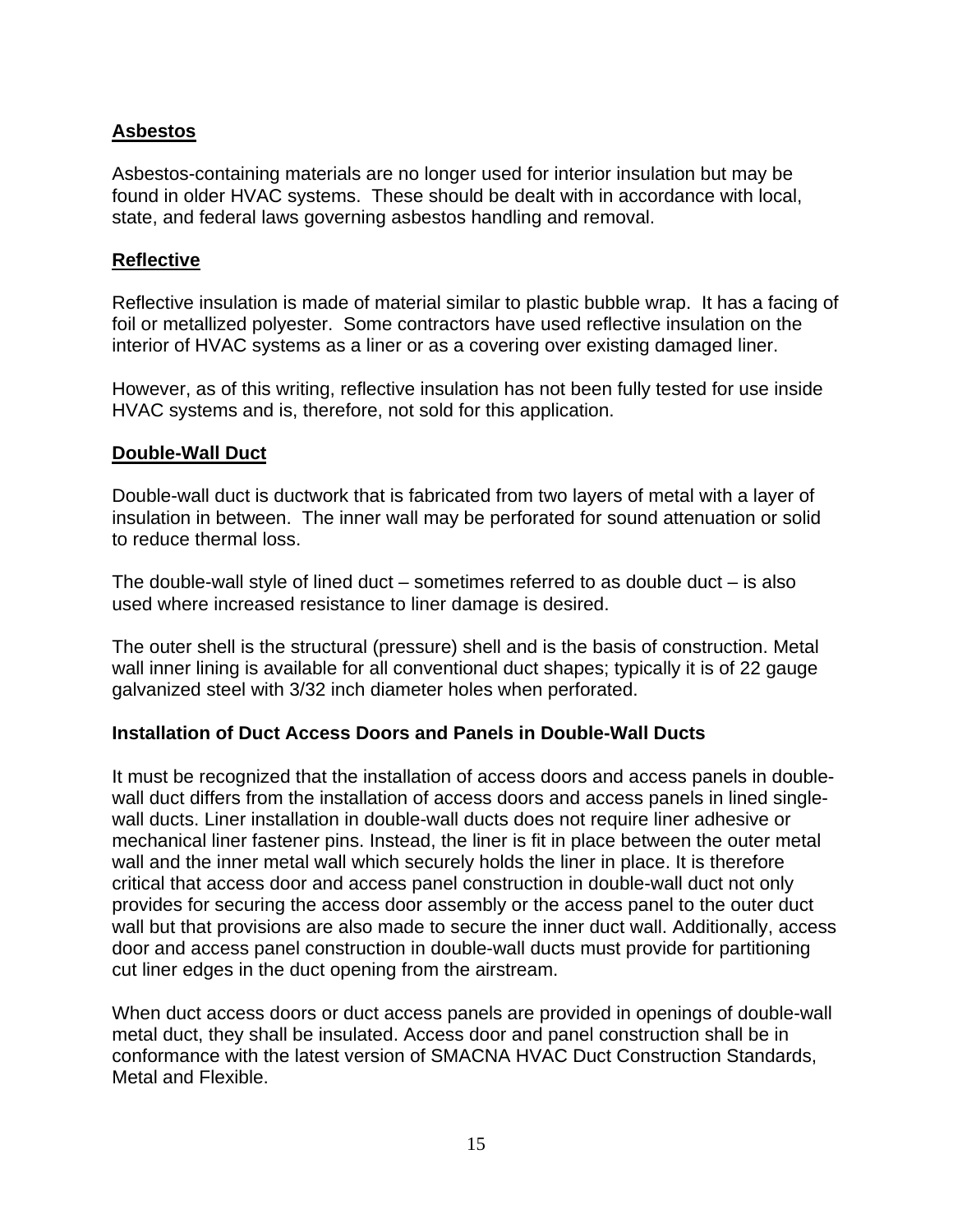Options and general installation procedures:

- Locate, measure and cut an opening in the outer metal wall (pressure shell) of the duct. Then cut the duct liner free and remove the insulation. Next, cut an opening in the inner metal wall of the duct.
- If using factory-fabricated access doors, provide insulated type with the airside construction matching the inner metal wall construction of the duct (e.g. = perforated inner metal wall or solid inner metal wall). Observe the access door manufacturer's installation instructions. The access door frame shall recess into the duct opening and fasten to the inner metal wall of the duct. As an option to the access door frame fastening to the inner metal wall of the duct, the duct opening shall be fit with a double-wall flanged duct sleeve of the same gage as the outer metal wall of the duct. The duct sleeve shall be fastened at the outer and inner metal walls of the duct and sealed at the outer metal wall of the duct. A continuous gasket or sealer shall be provided at the access door frame and the outer wall of the duct to effectively seal.
- If using fabricated sheet metal access panels, access panel construction shall be double-wall and match the duct construction where installed (e.g., perforated inner metal wall or solid inner metal wall). Prior to installing the access panel, to secure the inner metal wall of the duct and to partition-off cut liner edges from the airstream, the duct opening shall be fit with a double-wall flanged duct sleeve of the same gage as the outer metal wall of the duct. The duct sleeve shall be fastened at the outer and inner metal walls of the duct and sealed at the outer metal wall of the duct. The access panel outer metal wall shall be sized 1  $\frac{1}{2}$  in. larger (width and height) than the framed duct opening. A continuous gasket shall be provided between the access panel outer wall and the duct outer wall to effectively seal. Fasten the access panel to the duct with #10 screws at 8 in. maximum spacing.

Similar to lined single-wall metal ducts, mechanical access doors or panels shall not be installed in the following locations:

- Where ductwork internal or external reinforcements or stiffeners are located.
- At ductwork transverse or longitudinal joints and seams. Maintain 4 inches clearance where possible.
- Within 4 inches of ductwork end panels or caps.
- Within 4 inches of ductwork accessories or specialties. Accessories can include turning vanes, splitter vanes, volume dampers, coils, duct mounted controls and sensors, etc.
- Where ductwork hangers or supports are located. Specifically, ductwork hangers and supports upper attachments, hangers, lower attachments and riser supports, etc., shall not be modified or removed.
- At casings or housings of factory or built- up equipment.
- Outdoors without mechanical and/or weather protection.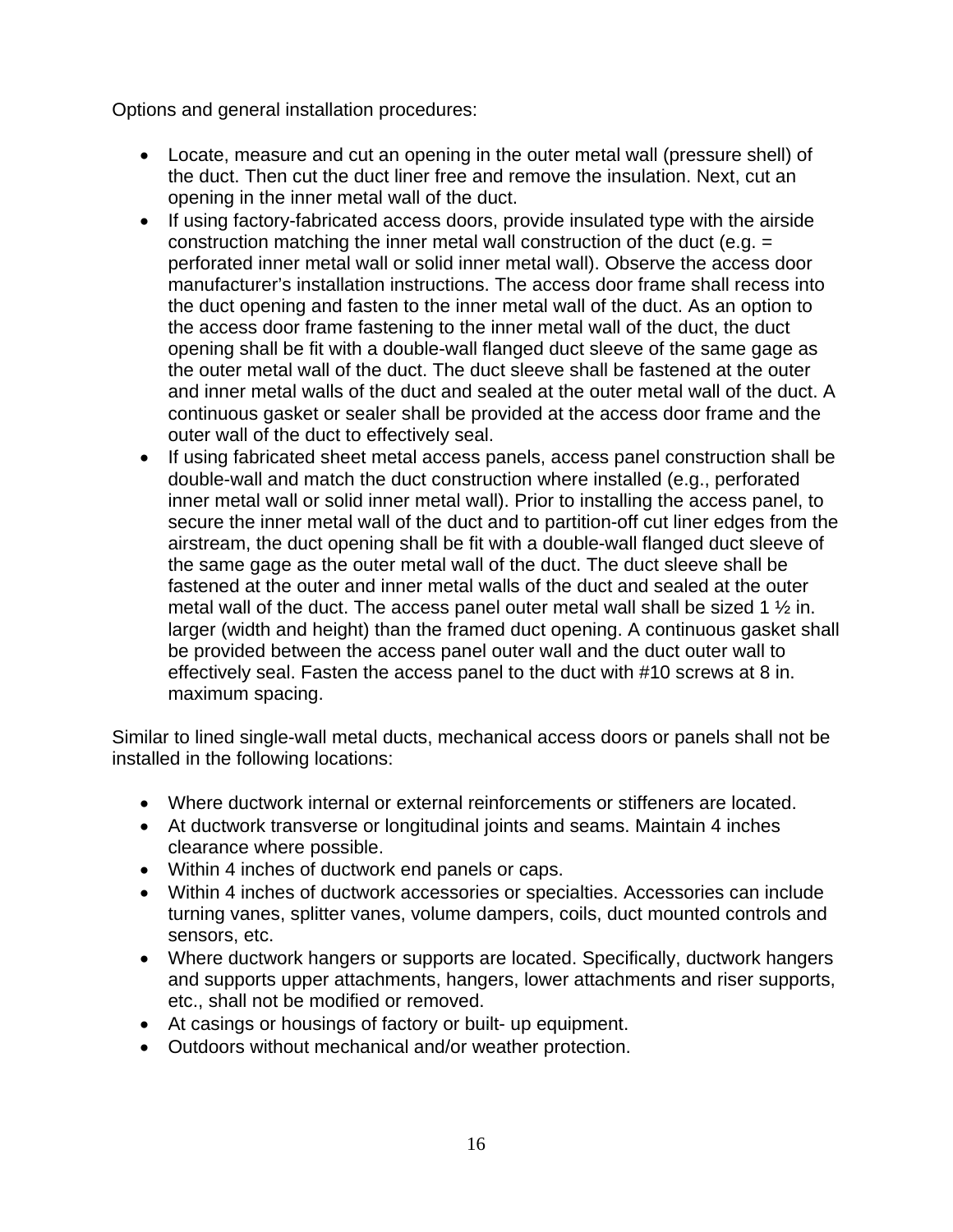## **Technical Resources**

Fiberglass: www.naima.org

Reflective Insulation: www.rimainternational.org

For all other insulation materials, contact the manufacturer.

*Standards and texts governing duct liner:* 

SMACNA HVAC Duct Construction Standards, Metal and Flexible

ASHRAE Handbook: Fundamentals:

- Chapter 21 Duct Design
- Chapter 23 Insulation

ASHRAE Handbook: Systems and Equipment

• Chapter 19 – Duct Construction

NFPA Standard 90A, Standard for the Installation of Air-Conditioning and Ventilating **Systems** 

NFPA Standard 90B, Standard for the Installation of Warm Air Heating and Air-Conditioning Systems

NAIMA Standard AH-122: Cleaning Fibrous Glass Insulated Duct (Ductboard/Duct Board) Systems – Recommended Practices

NAIMA: "Insulated Duct Cleaning and Maintenance" http://www.naima.org/insulationknowledge-base/duct-hvac-insulation/insulated-duct-cleaning-and-maintenance.html

NADCA Standard for Assessment, Cleaning, and Restoration of HVAC Systems

ASHRAE: www.ashrae.org

SMACNA: www.smacna.org

NFPA: www.nfpa.org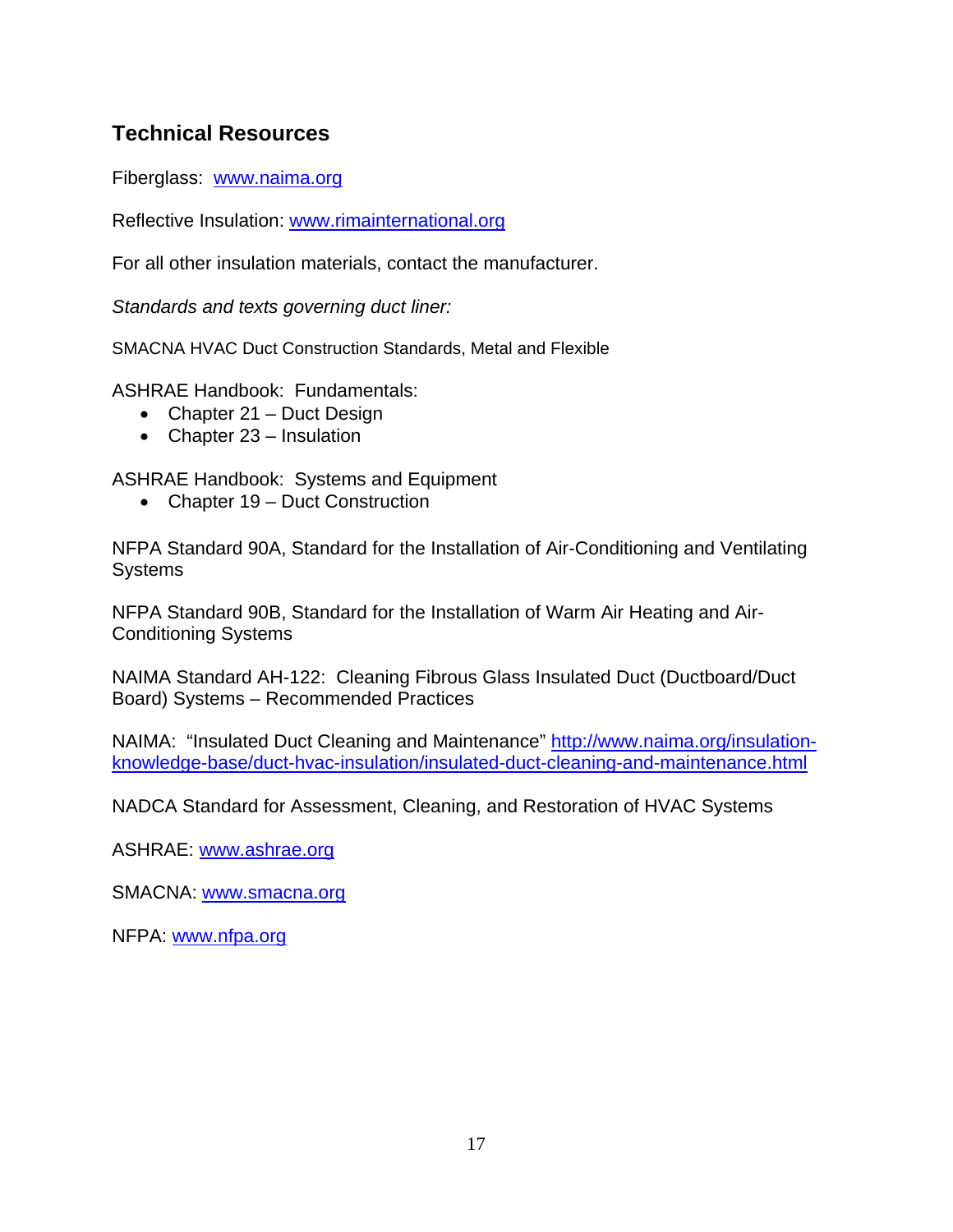## **Frequently Asked Questions**

1. Can liner be removed without replacing it?

No. If a liner is removed, the result will be increased energy consumption and possibly increased noise output. Operating an HVAC system without insulation also violates HVAC design standards established by ASHRAE and other organizations.

2. How do I clean lined ductwork?

Information on cleaning lined ductwork can be found in the NADCA Standard for Assessment, Cleaning, and Restoration of HVAC Systems and, for fiberglass liner, NAIMA Standard AH-122: Cleaning Fibrous Glass Insulated Duct (Ductboard/Duct Board) Systems – Recommended Practices.

3. What do I do if liner is contaminated with mold?

Per the NADCA Standard for Assessment, Cleaning, and Restoration of HVAC Systems, Section 4.17, "It is *recommended* that porous materials with mold growth (Condition 3) be properly removed and replaced." Condition 3 is defined in the standard as "An indoor environment contaminated with the presence of actual mold growth and associated spores. Actual growth includes growth that is active or dormant, visible or hidden."

4. Can a liner be removed and replaced with exterior insulation?

Possibly. An HVAC design professional should be consulted to ensure such a change will not impair the thermal and sound attenuation properties required of the system.

5. Where can a person get training or get questions answered on how to install or remove interior insulation?

As of this writing, little formal training exists on this topic other than in HVAC technician courses that broadly cover HVAC installation, service, and repair. In addition to the data in this paper, information on liner installation and replacement can be obtained from the liner manufacturer's instructions, by contacting the manufacturer, and from the standards listed above in the "Technical References" section.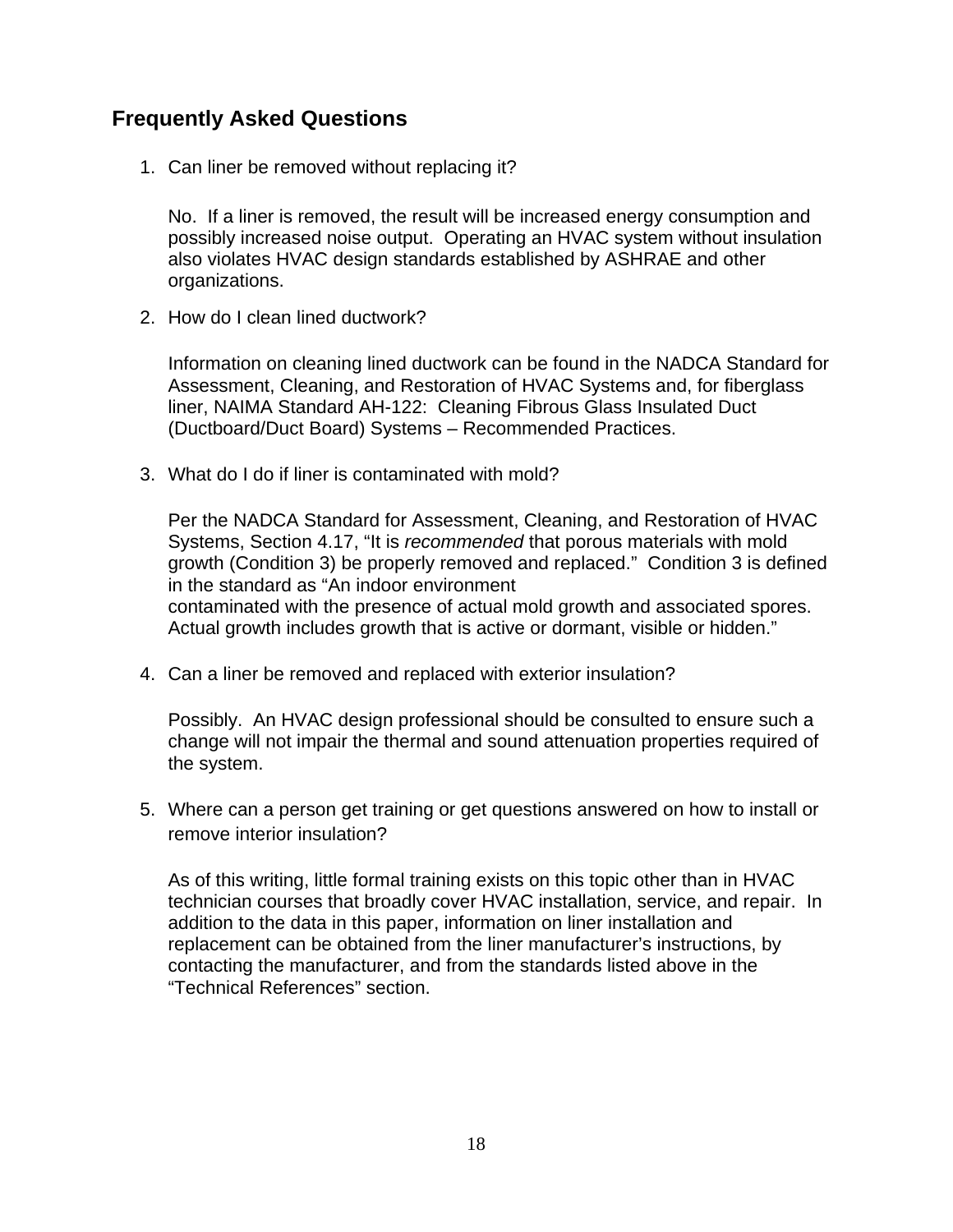6. How do I determine if a liner can be used again after fire, flood, or similar damage?

This information is found in the NADCA Standard for Assessment, Cleaning, and Restoration of HVAC Systems, sections 4.14 through 4.24. If further clarification is needed, consult an HVAC design professional or industrial hygienist.

7. How do I make a determination if a liner can be repaired or needs to be replaced?

This information can be found in the NADCA Standard for Assessment, Cleaning, and Restoration of HVAC Systems, sections 4.14 through 4.24 and, for fiberglass liner, the NAIMA document "Insulated Duct Cleaning and Maintenance."

8. Is a special license needed to replace or repair liner?

Consult with your state contractors license board and/or authorities having jurisdiction to determine if a license is required for HVAC liner replacement or repair.

### **Endnotes**

 $\overline{a}$ 

<sup>&</sup>lt;sup>1</sup> NAIMA Standard AH-122: "Cleaning Fibrous Glass Insulated Duct (Ductboard / Duct Board) Systems -Recommended Practices**,**" p. 4. 2

<sup>&</sup>lt;sup>2</sup> https://www.osha.gov/SLTC/syntheticmineralfibers/table.html

<sup>3</sup> http://www.naima.org/insulation-knowledge-base/health-and-safety-aspects/safe-handling-recommendations.html